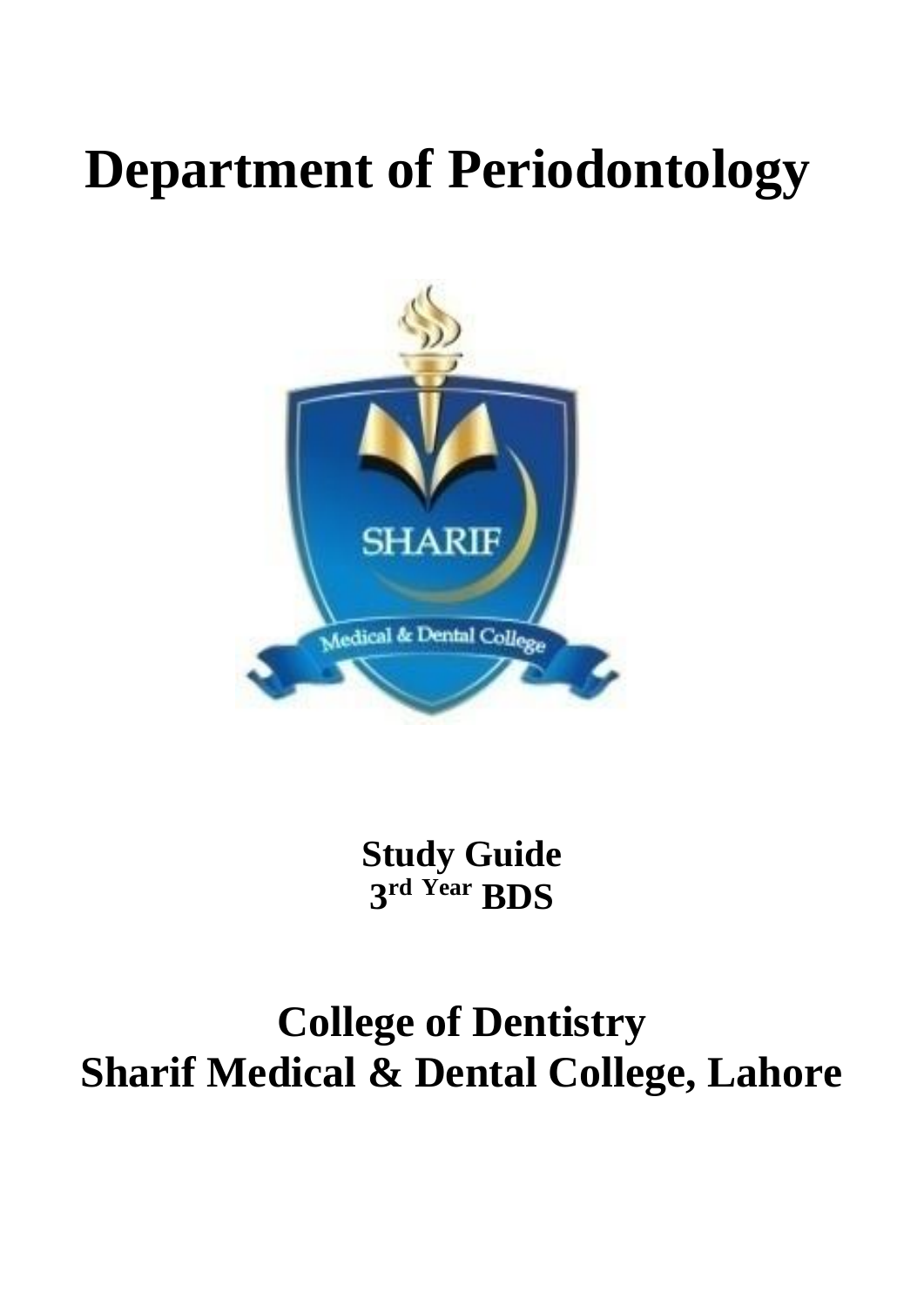

#### PREFACE

Study guides can make a major contribution to learning. They are sometimes likened to a tutor sitting on the student's shoulder-available 24 hours a day to advise the student what he/she should be doing at any stage in their study. Study guides are different from textbooks. They apprise the student at the beginning of an academic session about the course outline, the teaching methodology to be followed throughout the year, learning objectives of each academic activity and the assessment methodology to be followed in an academic session.

At SMDC we follow the traditional annual academic schedule in which the subject of Periodontology is taught in the third academic year of a dental student. Keeping in view the mission of UHS, Lahore and vision of our institute we have designed a training program which is intensive and at the same time interesting for the young minds. This guide includes details about various teaching activities which are to take place throughout the academic year along with the time allocation of each. A list of lectures to be conducted in this session with names of the instructors is attached. Broad learning outcomes of every section of the course accompanied by specific learning objective of every lecture is also included. Details of various assessment and testing methodology are included and marks distribution for the subject in the 3<sup>rd</sup> Professional examinations has been given. Names and email contacts of faculty have also been mentioned to foster better interaction between the teacher and the taught. A list of prescribed text and reference books forms part of this study guide. Since this document is the first of its kind we intend to improve upon it in light of the student-feedback every year. For now, happy reading.

Dr. Usman Rashid B. Sc, B.D.S, MSDent (Perio) Senior Registrar Department of Periodontology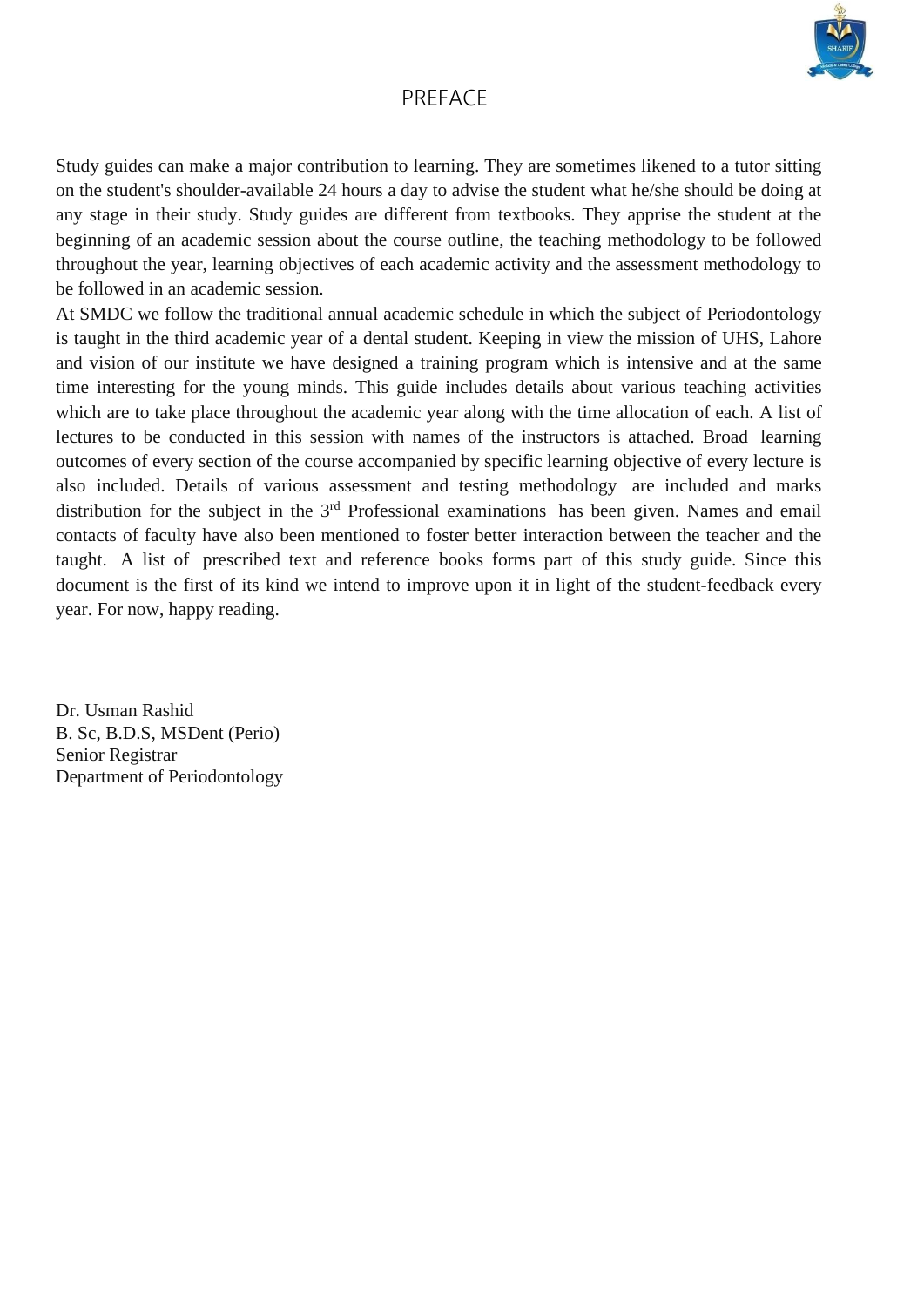

# **VISION & MISSION OF UHS**

Qualitative and Quantitative Revolution in Medical Education and Research through Evolution and there by improve Health Care delivery to Populace.

UHS shall be innovative global center of excellence in learning and research, supporting a community of scholars and professionals committed to serving society, promoting the development of students to reach their true potential in becoming competent, ethical, caring, and inquiring health professionals for the benefit of the country and the wider world.

# **MISSION OF SMDC**

Sharif Medical & Dental College is dedicated to best serve the nation through preservation and dissemination of advanced knowledge and educating the students by latest trends in learning and research reaching levels pars excellence.

The Institution is committed to provide standardized quality medical education to its students by inculcating professional knowledge, skills, and responsibilities in them with the aim of:

- Preparing them as modern physicians having initiative to act as future leaders in their respective fields and becoming lifelong learners.
- Encouraging the spirit of critical thinking through research and publication.
- Building up an understanding of the ethical values compatible with our religion, culture and social norms.
- Developing a sense of being responsible citizens of the society possessing professional competence and instilling in them the values of hard work and dedication thus preparing them to be accountable to the stakeholders and the state.

The Institution is devoted to keep abreast its faculty with the latest trends in Medical Education encompassing teaching/learning methodologies, assessment tools, research opportunities and professionalism to facilitate their professional development, competencies, and commitment towards continues learning.

Our patient-centered mission is achieved by outstanding medical care & services in professional practice with due emphasis and focus on our local health needs.

Our mission further elaborates upon establishing academic and research facilities in areas of local demand under global gold standards and leading advancement in research, education & patient care.

# **VISION OF SMDC**

To be recognized for the provision of a safe and functional environment conducive to collaborative teaching & learning, comfortable working atmosphere, and conducting world class research through professionalism and excellence.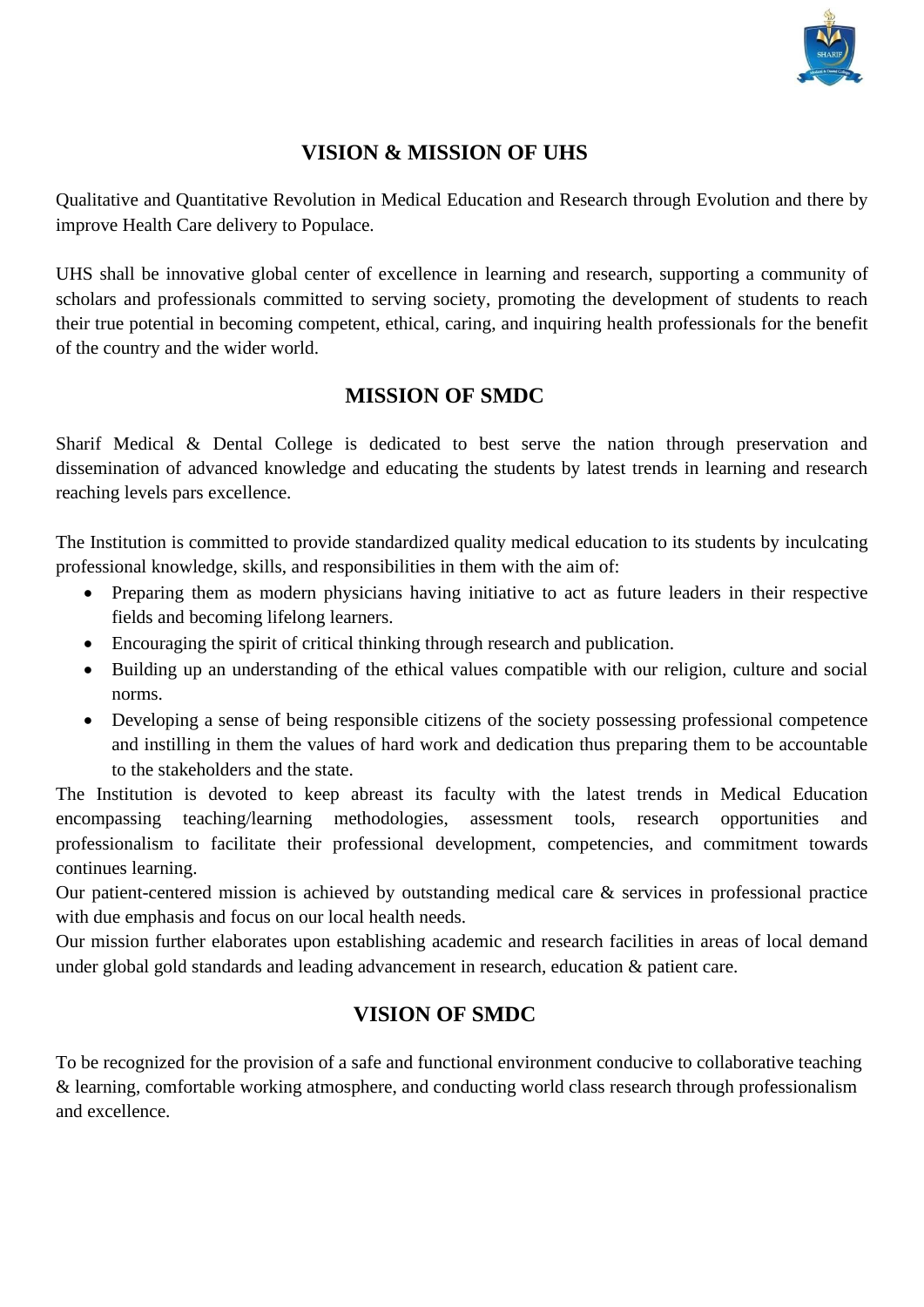

# **TABLE OF CONTENTS**

| Sr.              | <b>Topic</b>                                                                            | Page No's |
|------------------|-----------------------------------------------------------------------------------------|-----------|
| N <sub>0</sub>   |                                                                                         |           |
| 1.               | Planned Teaching Activities for 3 <sup>rd</sup> year BDS, Periodontology<br>department  | $01-06$   |
| 2.               | Training for Lectures in The Subject Of<br>Periodontology and Their Learning Objectives | $07-12$   |
| 3.               | List of Clinical and Demonstrations                                                     | 13        |
| $\overline{4}$ . | Assessment Plan & Distribution of Marks For<br>3rd Professional BDS                     | 14        |
| 5.               | <b>Staff Contacts</b>                                                                   | 15        |
| 6.               | Prescribed Textbooks & References                                                       | 16        |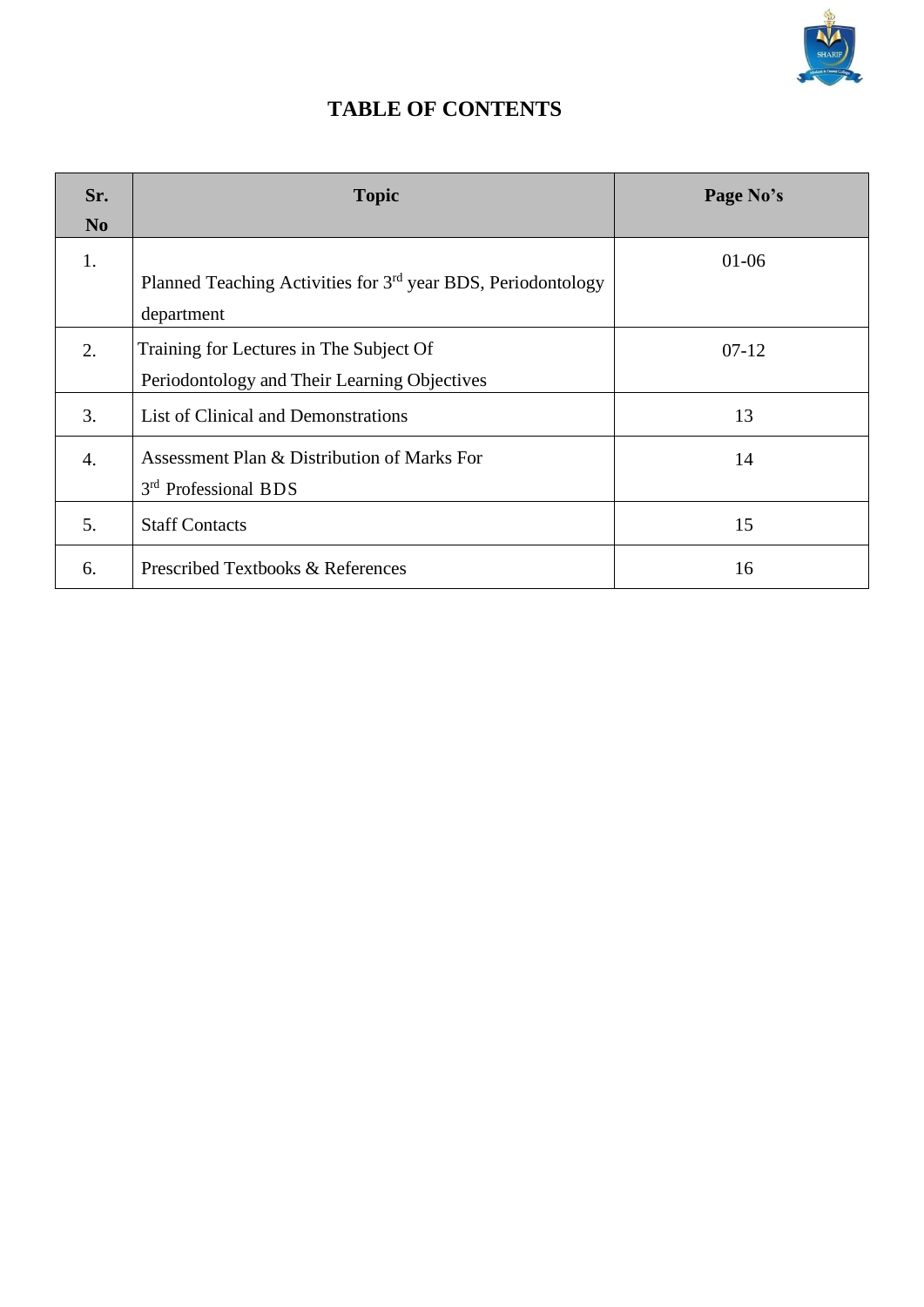

## **PLANNED TEACHING ACTIVITIES FOR 3RD YEAR BDS DEPARTMENT OF PERIODONTOLOGY**

PMC has allocated 170 hours of teaching in the subject of Periodontology for the BDS course. In order to meet this requirement following teaching modules have been planned. These modules have been carefully designed to impart core knowledge of Periodontology in a manner that an undergraduate student can grasp the subject fully and is adequately prepared for university examinations.

#### **Lectures**

A total of 121 lectures are planned for the entire year. The lectures will be conducted by Senior Registrar and Demonstrators that are experienced in the subject of Periodontology. The lectures will be interactive and students should actively participate in them to clear their doubts. The students are required to take notes of the lectures and study the topic with the help of prescribed text books in light of the learning objectives of the topic enunciated by the teacher at the beginning of each lecture.

#### **Clinical Work**

Clinical rotations have been planned thrice a week. It will comprise of patients interaction, history taking, clinical examination, diagnosis, and treatment planning. Writing and teaching of prescription of drugs also involved. Clinical practice will be conducted by demonstrators under an active supervision of senior registrar. Students are required to enter their work in their practical note books and get them checked by the instructors regularly.

#### **Small group discussions**

This format helps students to clarify concepts and acquire skills and attitudes. Students exchange opinions and apply knowledge gained from lectures and self-study. The facilitator role is to ask probing questions, summarize, or rephrase to help clarify concepts.

#### **Practical**

In practical sessions students observe demonstrations from faculty members on proper instrument use and handling both inside and outside the patients mouth. The students are trained in diagnosing and treating a periodontal disease as per protocols set by the department.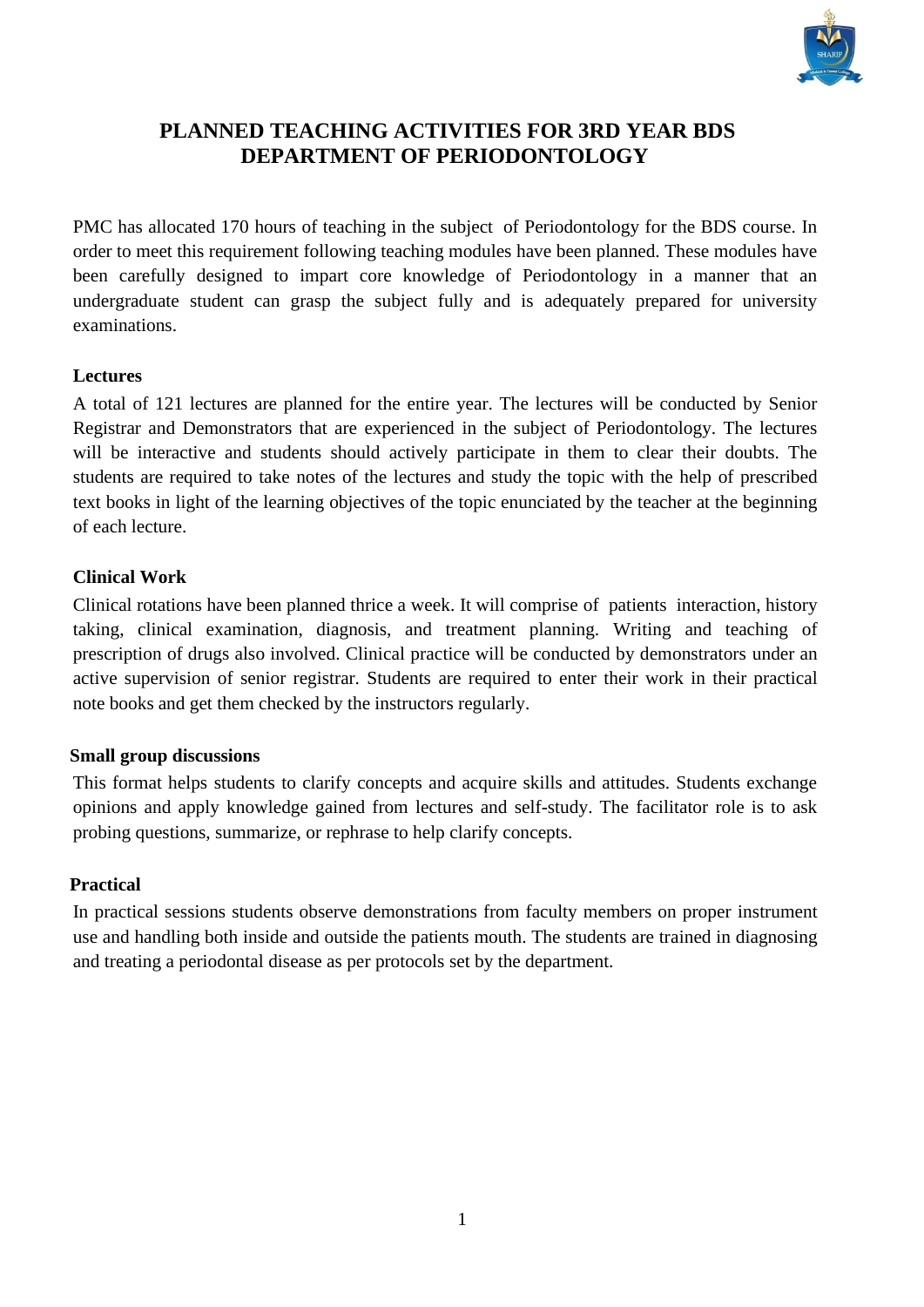

# **TRAINING PROGRAMME FOR LECTURES**

# **DEPARTMENT OF PERIODONTOTLOGY**

| S.<br>N <sub>0</sub> | <b>Lectures/Chapters:</b>                         | <b>Delivered By:</b> |
|----------------------|---------------------------------------------------|----------------------|
| 1.                   | Introduction                                      | Dr. Usman            |
|                      |                                                   | Rashid               |
| 2.                   | Normal Periodontium                               | Dr. Usman            |
|                      |                                                   | Rashid               |
| 3.                   | Normal Periodontium                               | Dr. Usman            |
|                      |                                                   | Rashid               |
| $\overline{4}$ .     | <b>Instruments Used for Periodontal</b>           | Dr. Mehreen          |
|                      | Treatment                                         | Ishtiaq              |
| 5.                   | <b>Instruments Used for Periodontal</b>           | Dr. Mehreen          |
|                      | Treatment                                         | Ishtiaq              |
| 6.                   | <b>Classification Of Diseases of Periodontium</b> | Dr. Usman            |
|                      |                                                   | Rashid               |
| 7.                   | <b>Classification Of Diseases of Periodontium</b> | Dr. Usman            |
|                      |                                                   | Rashid               |
| 8.                   | <b>Classification Of Diseases of Periodontium</b> | Dr. Usman            |
|                      |                                                   | Rashid               |
| 9.                   | <b>Classification Of Diseases of Periodontium</b> | Dr. Usman            |
|                      |                                                   | Rashid               |
| 10.                  | Gingival Inflammation                             | Dr. Shahab           |
|                      |                                                   | Rafiq                |
| 11.                  | Gingival Inflammation                             | Dr. Shahab           |
|                      |                                                   | Rafiq                |
| 12.                  | <b>Test</b>                                       | Dr. Shahab           |
|                      |                                                   | Rafiq                |
| 13.                  | Gingival Inflammation                             | Dr. Shahab           |
|                      |                                                   | Rafiq<br>Dr. Shahab  |
| 14.                  | <b>Clinical Features of Gingivitis</b>            |                      |
| 15.                  |                                                   | Rafiq                |
|                      | <b>Clinical Features of Gingivitis</b>            | Dr. Shahab           |
|                      |                                                   | Rafiq<br>Dr. Mehreen |
| 16.                  | Gingival Enlargement                              | Ishtiaq              |
| 17.                  |                                                   | Dr. Mehreen          |
|                      | <b>Gingival Enlargement</b>                       | Ishtiaq              |
| 18.                  |                                                   | Dr. Mehreen          |
|                      | <b>Gingival Enlargement</b>                       | Ishtiaq              |
| 19.                  |                                                   | Dr. Mehreen          |
|                      | <b>Treatment Of Gingival Enlargement</b>          | Ishtiaq              |
| 20.                  |                                                   | Dr. Mehreen          |
|                      | <b>Treatment Of Gingival Enlargement</b>          | Ishtiaq              |
| 21.                  |                                                   | Dr. Mehreen          |
|                      | <b>Treatment Of Gingival Enlargement</b>          | Ishtiaq              |
| 22.                  | Anug                                              | Dr. Shahab           |
|                      |                                                   |                      |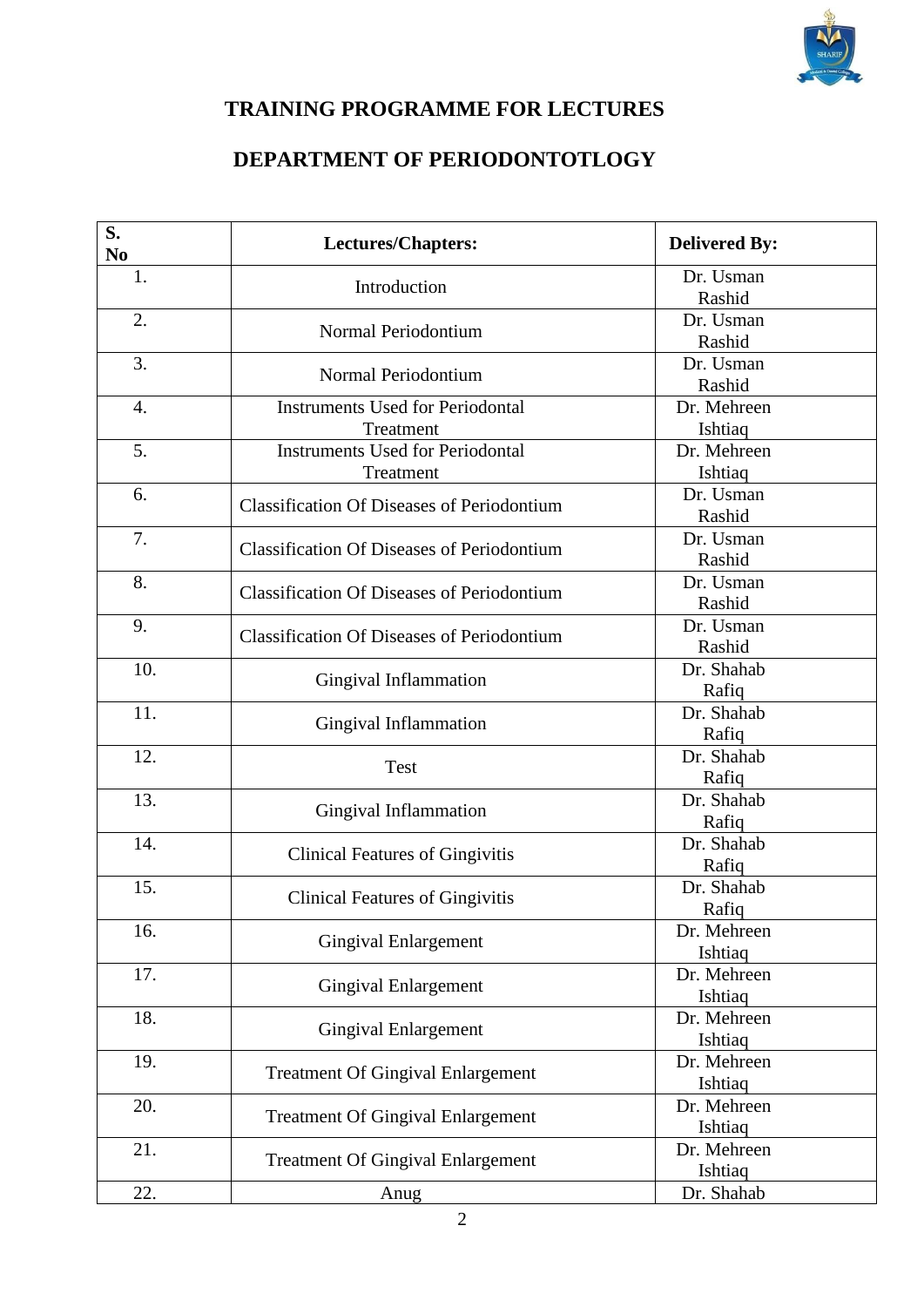

|     |                                                 | Rafiq       |
|-----|-------------------------------------------------|-------------|
| 23. | Anug                                            | Dr. Shahab  |
|     |                                                 | Rafiq       |
| 24. | Test                                            |             |
| 25. | Anug                                            | Dr. Shahab  |
|     |                                                 | Rafiq       |
| 26. | <b>Treatment Of Anug</b>                        | Dr. Shahab  |
|     |                                                 | Rafiq       |
| 27. | <b>Treatment Of Anug</b>                        | Dr. Shahab  |
|     |                                                 | Rafiq       |
| 28. | Aging And Periodontium                          | Dr. Shahab  |
|     |                                                 | Rafiq       |
| 29. | Aging And Periodontium                          | Dr. Shahab  |
|     |                                                 | Rafiq       |
| 30. | <b>Scaling And Root Planning</b>                | Dr. Usman   |
|     |                                                 | Rashid      |
| 31. | <b>Scaling And Root Planning</b>                | Dr. Usman   |
|     |                                                 | Rashid      |
| 32. | Periodontal Pocket                              | Dr. Usman   |
|     |                                                 | Rashid      |
| 33. | <b>Periodontal Pocket</b>                       | Dr. Usman   |
|     |                                                 | Rashid      |
| 34. | <b>Periodontal Pocket</b>                       | Dr. Usman   |
|     |                                                 | Rashid      |
| 35. | <b>Treatment Of Periodontal Abscess</b>         | Dr. Usman   |
|     |                                                 | Rashid      |
| 36. | <b>Treatment Of Periodontal Abscess</b>         | Dr. Usman   |
|     |                                                 | Rashid      |
| 37. | Bone Loss & Bone Destruction Pattern            | Dr. Mehreen |
|     |                                                 | Ishtiaq     |
| 38. | Bone Loss & Bone Destruction Pattern            | Dr. Mehreen |
|     |                                                 | Ishtiaq     |
| 39. | Test                                            |             |
| 40. | <b>Bone Loss &amp; Bone Destruction Pattern</b> | Dr. Mehreen |
|     |                                                 | Ishtiaq     |
| 41. | Periodontal Response to External Forces         | Dr. Shahab  |
|     |                                                 | Rafiq       |
| 42. | Periodontal Response to External Forces         | Dr. Shahab  |
|     |                                                 | Rafiq       |
| 43. | Chronic Periodontitis                           | Dr. Usman   |
|     |                                                 | Rashid      |
| 44. | Chronic Periodontitis                           | Dr. Usman   |
|     |                                                 | Rashid      |
| 45. | Chronic Periodontitis                           | Dr. Usman   |
|     |                                                 | Rashid      |
| 46. |                                                 | Dr. Shahab  |
|     | Nup                                             | Rafiq       |
| 47. |                                                 | Dr. Usman   |
|     | <b>Aggressive Periodontitis</b>                 | Rashid      |
| 48. | <b>Aggressive Periodontitis</b>                 | Dr. Usman   |
|     |                                                 |             |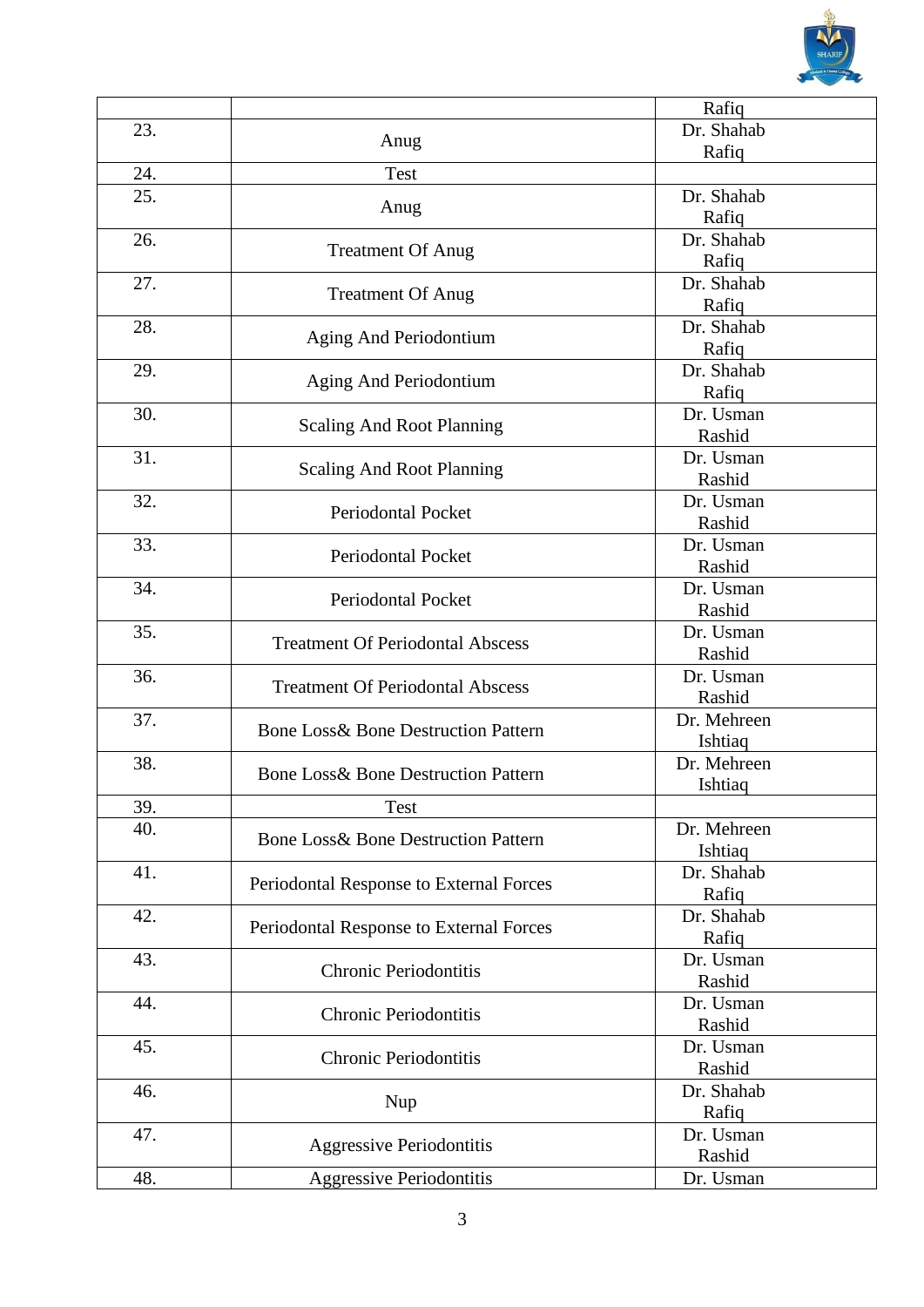

|     |                                                              | Rashid              |
|-----|--------------------------------------------------------------|---------------------|
| 49. | <b>Aggressive Periodontitis</b>                              | Dr. Usman           |
|     |                                                              | Rashid              |
| 50. | <b>Dental Calculus</b>                                       | Dr. Shahab 24.      |
|     |                                                              | Rafiq               |
| 51. | Test                                                         |                     |
| 52. | <b>Dental Calculus</b>                                       | Dr. Shahab          |
|     |                                                              | Rafiq               |
| 53. | Periodontal Microbiology                                     | Dr. Mehreen         |
|     |                                                              | Ishtiaq             |
| 54. | Periodontal Microbiology                                     | Dr. Mehreen         |
|     |                                                              | Ishtiaq             |
| 55. | Periodontal Microbiology                                     | Dr. Mehreen         |
|     |                                                              | Ishtiaq             |
| 56. | <b>Smoking And Periodontal Diseases</b>                      | Dr. Shahab          |
|     |                                                              | Rafiq               |
| 57. | <b>Smoking And Periodontal Diseases</b>                      | Dr. Shahab          |
|     |                                                              | Rafiq               |
| 58. | <b>Smoking And Periodontal Diseases</b>                      | Dr. Shahab          |
|     |                                                              | Rafiq               |
| 59. | Influence of the Systemic Disorders on                       | Dr. Mehreen         |
|     | The Periodontium                                             | Ishtiaq             |
| 60. | Influence of the Systemic Disorders on<br>The Periodontium   | Dr. Mehreen         |
|     |                                                              | Ishtiaq             |
| 61. | Impact of Periodontal Infection on                           | Dr. Usman<br>Rashid |
| 62. | <b>Systemic Health</b><br>Impact of Periodontal Infection on | Dr. Usman           |
|     | <b>Systemic Health</b>                                       | Rashid              |
| 63. | <b>Test</b>                                                  |                     |
| 64. |                                                              | Dr. Shahab          |
|     | Oral Malodor                                                 | Rafiq               |
| 65. |                                                              | Dr. Shahab          |
|     | Oral Malodor                                                 | Rafiq               |
| 66. |                                                              | Dr. Shahab          |
|     | Oral Malodor                                                 | Rafiq               |
| 67. |                                                              | Dr. Usman           |
|     | <b>Clinical Diagnosis</b>                                    | Rashid              |
| 68. |                                                              | Dr. Usman           |
|     | <b>Clinical Diagnosis</b>                                    | Rashid              |
| 69. | Radiographic Aids in The Diagnosis of                        | Dr. Usman           |
|     | <b>Periodontal Diseases</b>                                  | Rashid              |
| 70. | Radiographic Aids in The Diagnosis of                        | Dr. Usman           |
|     | <b>Periodontal Diseases</b>                                  | Rashid              |
| 71. |                                                              | Dr. Usman           |
|     | Determination Of Prognosis                                   | Rashid              |
| 72. | Determination Of Prognosis                                   | Dr. Usman           |
|     |                                                              | Rashid              |
| 73. | <b>Treatment Plan</b>                                        | Dr. Usman           |
|     |                                                              | Rashid              |
| 74. | <b>Treatment Plan</b>                                        | Dr. Usman           |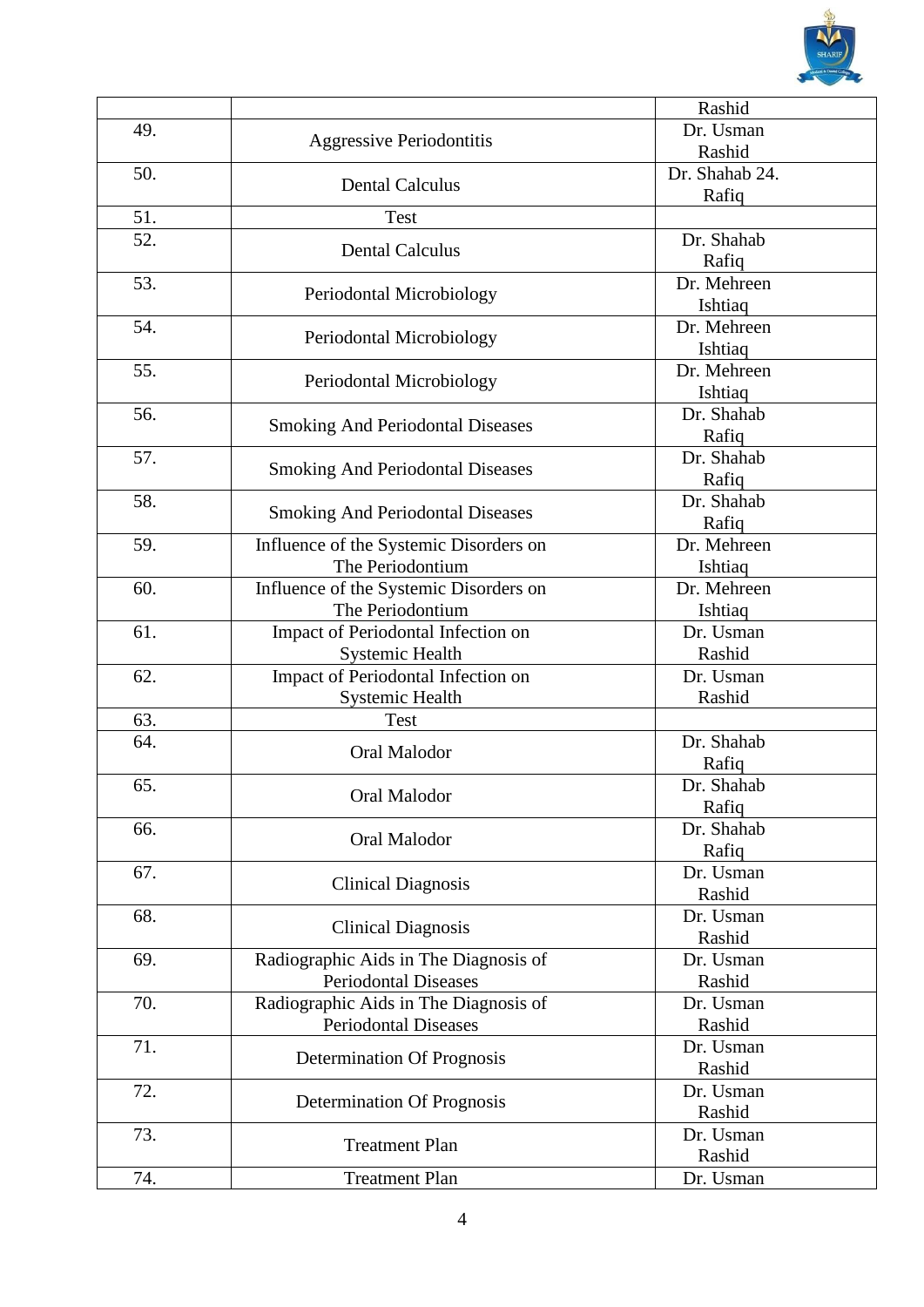

|      |                                            | Rashid                 |
|------|--------------------------------------------|------------------------|
| 75.  | Phase-1 Periodontal Therapy                | Dr. Usman<br>Rashid    |
| 76.  | Phase-1 Periodontal Therapy                | Dr. Usman              |
| 77.  |                                            | Rashid<br>Dr. Shahab   |
|      | Plaque Control for The Periodontal Patient | Rafiq                  |
| 78.  | <b>Test</b>                                |                        |
| 79.  | Plaque Control for The Periodontal Patient | Dr. Shahab<br>Rafiq    |
| 80.  | Plaque Control for The Periodontal Patient | Dr. Shahab<br>Rafiq    |
| 81.  | Plaque Control for The Periodontal Patient | Dr. Shahab             |
| 82.  |                                            | Rafiq<br>Dr. Mehreen   |
|      | Desquamative Gingivitis                    | Ishtiaq                |
| 83.  |                                            | Dr. Mehreen            |
|      | Desquamative Gingivitis                    | Ishtiaq                |
| 84.  |                                            | Dr. Mehreen            |
|      | Desquamative Gingivitis                    | Ishtiaq                |
| 85.  |                                            | Dr. Mehreen            |
|      | Desquamative Gingivitis                    | Ishtiaq                |
| 86.  | Sonic And Ultrasonic Instrumentation and   | Dr. Mehreen            |
|      | Irrigation                                 | Ishtiaq                |
| 87.  | Sonic And Ultrasonic Instrumentation and   | Dr. Mehreen            |
|      | Irrigation                                 | Ishtiaq                |
| 88.  | Sonic And Ultrasonic Instrumentation and   | Dr. Mehreen            |
|      | Irrigation                                 | Ishtiaq                |
| 89.  | Anti-Infective Therapy                     | Dr. Mehreen<br>Ishtiaq |
| 90.  | <b>Test</b>                                |                        |
| 91.  |                                            | Dr. Mehreen            |
|      | Anti-Infective Therapy                     | Ishtiaq                |
| 92.  |                                            | Dr. Mehreen            |
|      | Anti-Infective Therapy                     | Ishtiaq                |
| 93.  | <b>Host Modulation Therapy</b>             | Dr. Shahab             |
|      |                                            | Rafiq                  |
| 94.  | <b>Host Modulation Therapy</b>             | Dr. Shahab             |
|      |                                            | Rafiq                  |
| 95.  | Diagnosis & Management of Periodontic-     | Dr. Mehreen            |
|      | <b>Endodontic Lesions</b>                  | Ishtiaq                |
| 96.  | Diagnosis & Management of Periodontic-     | Dr. Mehreen            |
|      | <b>Endodontic Lesions</b>                  | Ishtiaq                |
| 97.  | Diagnosis & Management of Periodontic      | Dr. Mehreen            |
|      | <b>Endodontic Lesions</b>                  | Ishtiaq<br>Dr. Usman   |
| 98.  | Phase-2 Periodontal Therapy                | Rashid                 |
| 99.  |                                            | Dr. Usman              |
|      | Phase-2 Periodontal Therapy                | Rashid                 |
| 100. | General Principals of Periodontal Surgery  | Dr. Usman              |
|      |                                            |                        |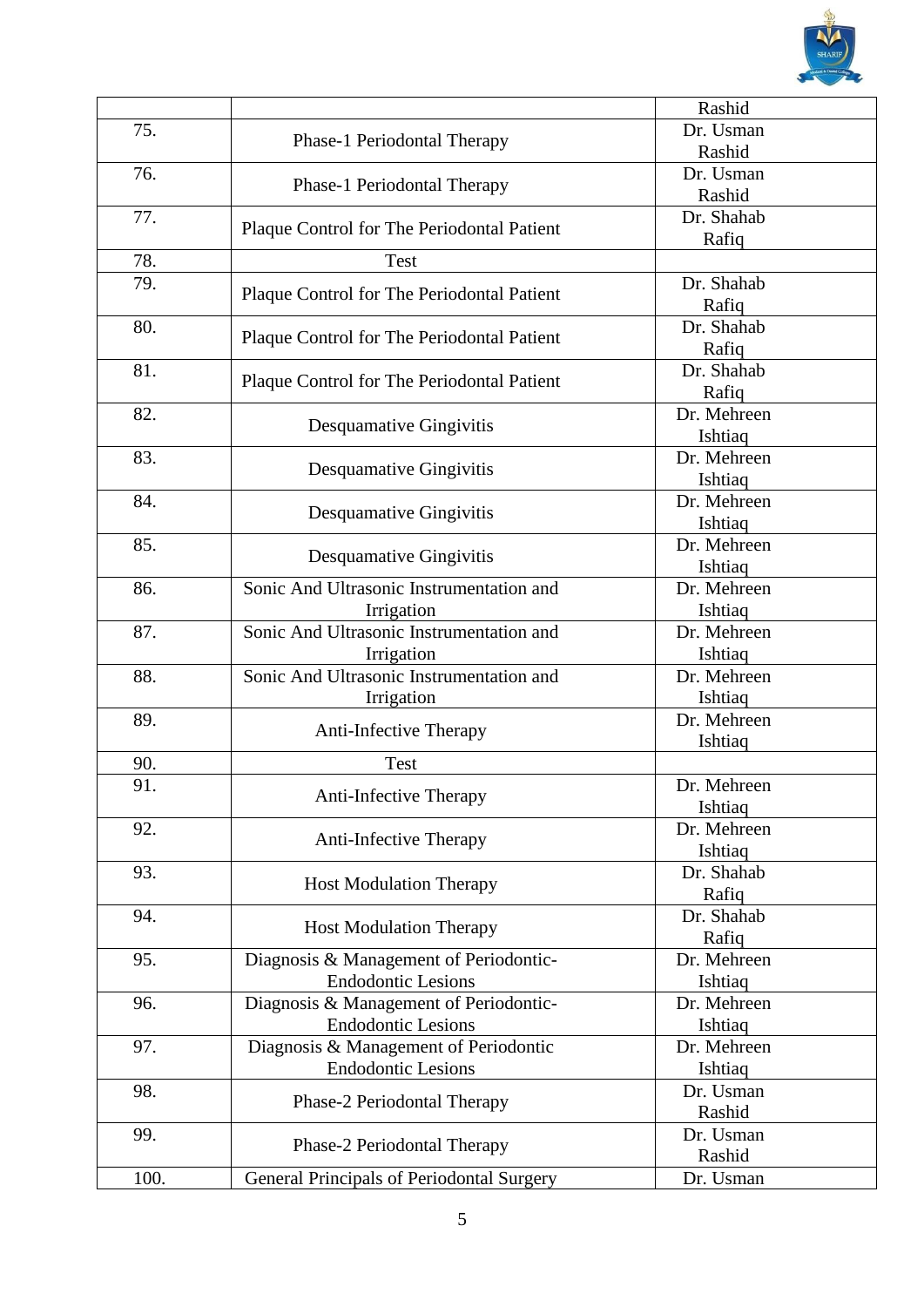

|      |                                                  | Rashid      |
|------|--------------------------------------------------|-------------|
| 101. |                                                  | Dr. Usman   |
|      | <b>General Principals of Periodontal Surgery</b> | Rashid      |
| 102. |                                                  | Dr. Usman   |
|      | Test                                             | Rashid      |
| 103. |                                                  | Dr. Usman   |
|      | General Principals of Periodontal Surgery        | Rashid      |
| 104. |                                                  | Dr. Usman   |
|      | <b>Gingival Surgical Techniques</b>              | Rashid      |
| 105. | <b>Gingival Surgical Techniques</b>              | Dr. Usman   |
|      |                                                  | Rashid      |
| 106. |                                                  | Dr. Usman   |
|      | <b>Gingival Surgical Techniques</b>              | Rashid      |
| 107. | Periodontal Flap                                 | Dr. Usman   |
|      |                                                  | Rashid      |
| 108. | Periodontal Flap                                 | Dr. Usman   |
|      |                                                  | Rashid      |
| 109. | Periodontal Flap                                 | Dr. Usman   |
|      |                                                  | Rashid      |
| 110. | <b>Resective Osseous Surgery</b>                 | Dr. Usman   |
|      |                                                  | Rashid      |
| 111. |                                                  | Dr. Usman   |
|      | <b>Resective Osseous Surgery</b>                 | Rashid      |
| 112. |                                                  | Dr. Usman   |
|      | <b>Resective Osseous Surgery</b>                 | Rashid      |
| 113. | <b>Reconstructive Periodontal Surgery</b>        | Dr. Usman   |
|      |                                                  | Rashid      |
| 114. | Reconstructive Periodontal Surgery               | Dr. Usman   |
|      |                                                  | Rashid      |
| 115. | <b>Reconstructive Periodontal Surgery</b>        | Dr. Usman   |
|      |                                                  | Rashid      |
| 116. | Test                                             | Dr. Usman   |
|      |                                                  | Rashid      |
| 117. | Furcation Involvement & Treatment                | Dr. Usman   |
|      |                                                  | Rashid      |
| 118. | <b>Furcation Involvement &amp; Treatment</b>     | Dr. Usman   |
|      |                                                  | Rashid      |
| 119. | <b>Introduction To Implants</b>                  | Dr. Usman   |
|      |                                                  | Rashid      |
| 120. | <b>Introduction To Implants</b>                  | Dr. Usman   |
|      |                                                  | Rashid      |
| 121. | Periodontal Treatment of Medically               | Dr. Mehreen |
|      | <b>Compromised Patients</b>                      | Ishtiaq     |
| 122. | Test                                             |             |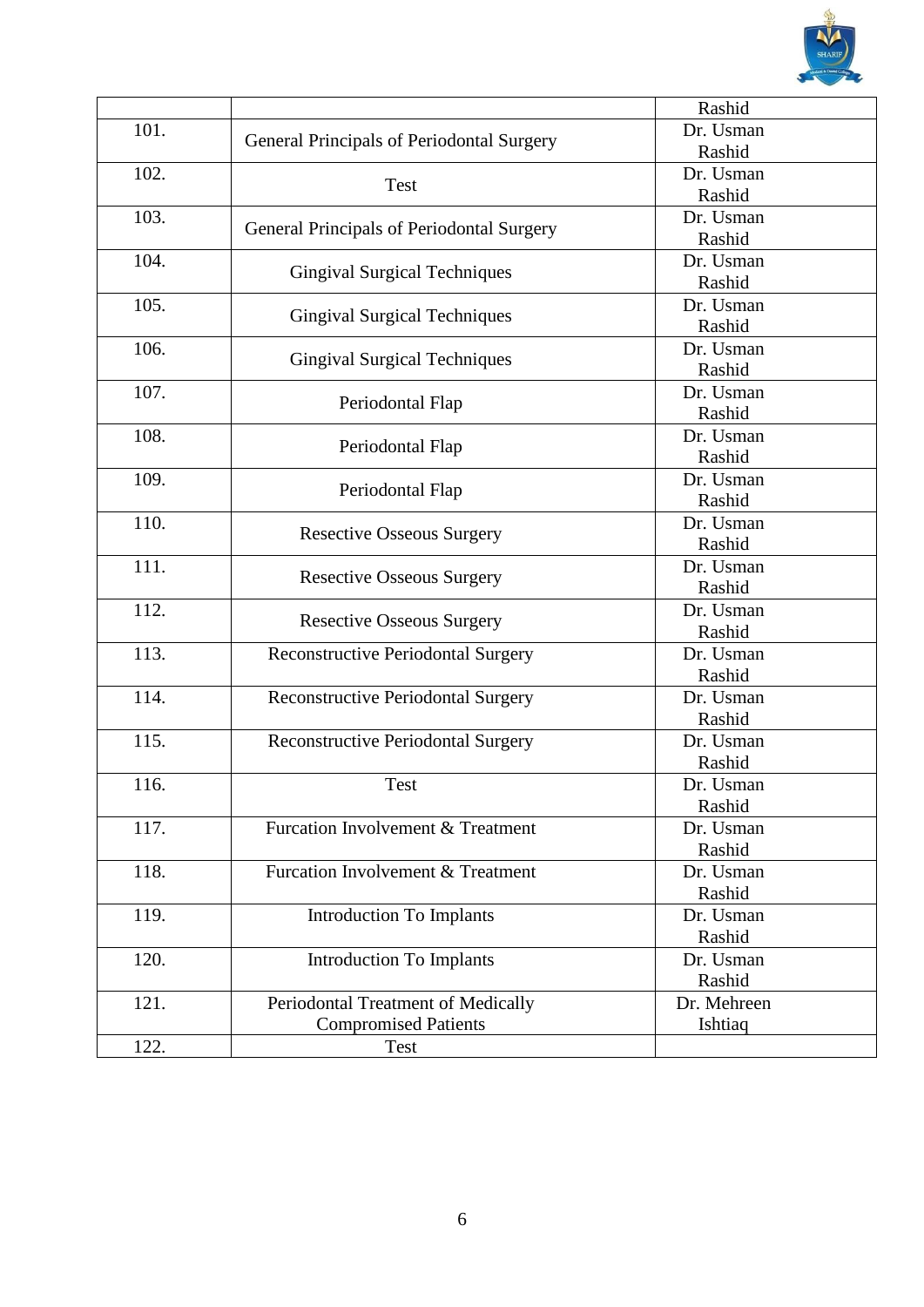

# **TRAINING PROGRAM FOR LECTURES, DEPARTMENT OF PERIODONTOLOGY 3RD YEAR BDS CLASS**

- Periodontology should be considered as a bridge between the basic and clinical dental subjects. The teaching of this subject should encompass both the basic and clinical aspects.
- Teaching of Periodontology should be integrated with other subjects that is Oral Medicine, Oral Pathology, Microbiology, and clinical disciplines wherever possible.
- Interactive modes of teaching, that is tutorials, seminars, case –based learning modules etc. should be an essential part of teaching methodology.

# **LIST OF LECTURES IN THE SUBJECT OF PERIODONTOLOGY AND THEIR LEARNING OBJECTIVES DEPARTMENT OF PERIODONTOLOGY 3RD YEAR BDS CLASS**

# **Specific Learning Objectives (SLO's)\**

At the end of each course, the student should be able to

| SR.            | <b>TOPIC</b>                                                                                |
|----------------|---------------------------------------------------------------------------------------------|
| NO             |                                                                                             |
| $\mathbf{1}$   | <b>Anatomy of the Periodontium</b>                                                          |
|                | Describe the component and their functions of periodontium                                  |
|                | Explain the features of healthy gingiva and their correlation with the microscopic features |
|                | Demonstrate the clinical features of healthy gingiva clinically                             |
| $\overline{2}$ | Classification of the diseases and conditions affecting the periodontium                    |
|                | Explain the basis of categorization of periodontal conditions in various classifications    |
|                |                                                                                             |
|                | Describe the reasons for different names for the same condition in various classifications. |
|                | Enumerate the different types of periodontal conditions in various classifications.         |
|                |                                                                                             |
|                |                                                                                             |
| 3              | Gingival inflammation and clinical features of gingivitis                                   |
|                | Describe the stages of gingival inflammation                                                |
|                |                                                                                             |
|                | Explain the clinical and microscopic features of various stages                             |
|                | Explain and demonstrate the clinical features of gingivitis                                 |
|                |                                                                                             |
|                | Compare the clinical features of healthy and inflamed gingiva                               |
|                |                                                                                             |
| 4              | Gingival enlargement and management                                                         |
|                | Define and demonstrate the gingival enlargement                                             |
|                |                                                                                             |
|                | Enumerate the various causes of gingival enlargement                                        |
|                |                                                                                             |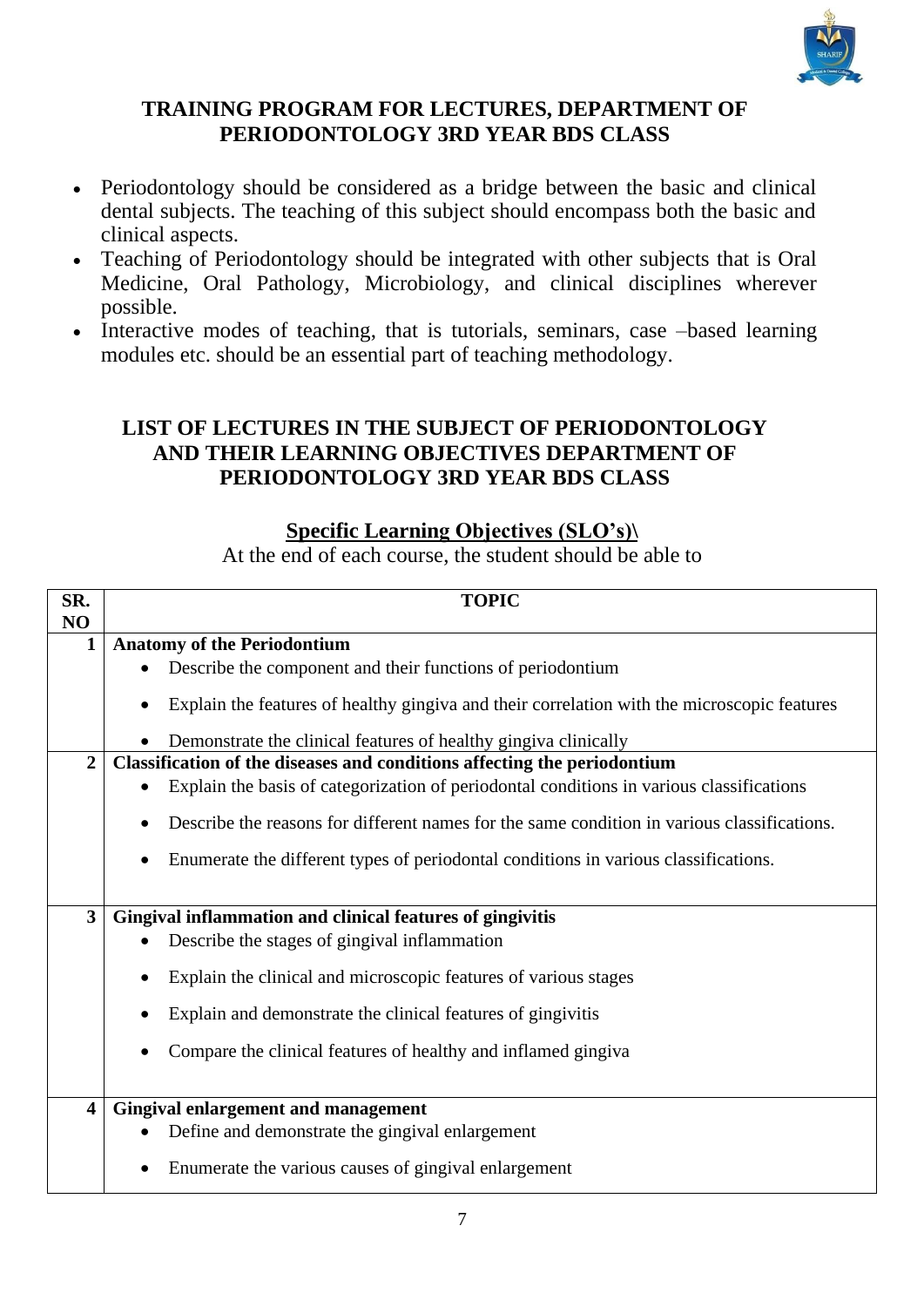

|                | Understand the mechanism for gingival enlargement especially drug-induced, systemic<br>$\bullet$<br>diseases and conditions associated                              |
|----------------|---------------------------------------------------------------------------------------------------------------------------------------------------------------------|
|                | Make provisional diagnosis based on history and clinical findings                                                                                                   |
|                | Make treatment plan                                                                                                                                                 |
|                | Explain how to refer the patient to the concerned medical specialty for the required<br>modification in the causative factor (drugs, systemic disease or condition) |
|                | Assist the subject specialist for the procedural treatment<br>$\bullet$                                                                                             |
| 5              | Acute gingival infections and management<br>Define acute gingival infections                                                                                        |
|                | Describe the etiology and clinical features of different acute gingival infections                                                                                  |
|                | Make provisional diagnosis on the basis of history and clinical findings                                                                                            |
|                | Make treatment plan                                                                                                                                                 |
|                | Assist and perform (under supervision) the procedural treatment                                                                                                     |
| 6              | Periodontal pocket and bone loss                                                                                                                                    |
|                | Define and classify the different types of periodontal pockets                                                                                                      |
|                | Describe the clinical features and pathogenesis of periodontal pocket<br>٠                                                                                          |
|                | Measure the pocket depth clinically                                                                                                                                 |
|                | Define bone loss and its association with periodontal pocket                                                                                                        |
|                | Explain the causes of bone loss, radius of action and rate of bone loss                                                                                             |
|                | Describe the various patterns of bone destruction                                                                                                                   |
| $\overline{7}$ | <b>Chronic and aggressive periodontitis</b>                                                                                                                         |
|                | Define chronic and aggressive periodontitis                                                                                                                         |
|                | Explain how these conditions are classified into localized and generalized form                                                                                     |
|                | Describe the etiological and risk factors<br>$\bullet$                                                                                                              |
|                | Describe the clinical features chronic and aggressive periodontitis                                                                                                 |
|                | Compare the features of chronic and aggressive periodontitis<br>$\bullet$                                                                                           |
| 8              | Dental calculus and other predisposing factors                                                                                                                      |
|                | Define dental calculus and its types                                                                                                                                |
|                | Describe the composition and formation of calculus                                                                                                                  |
|                | Explain the modes of attachment to the tooth surface                                                                                                                |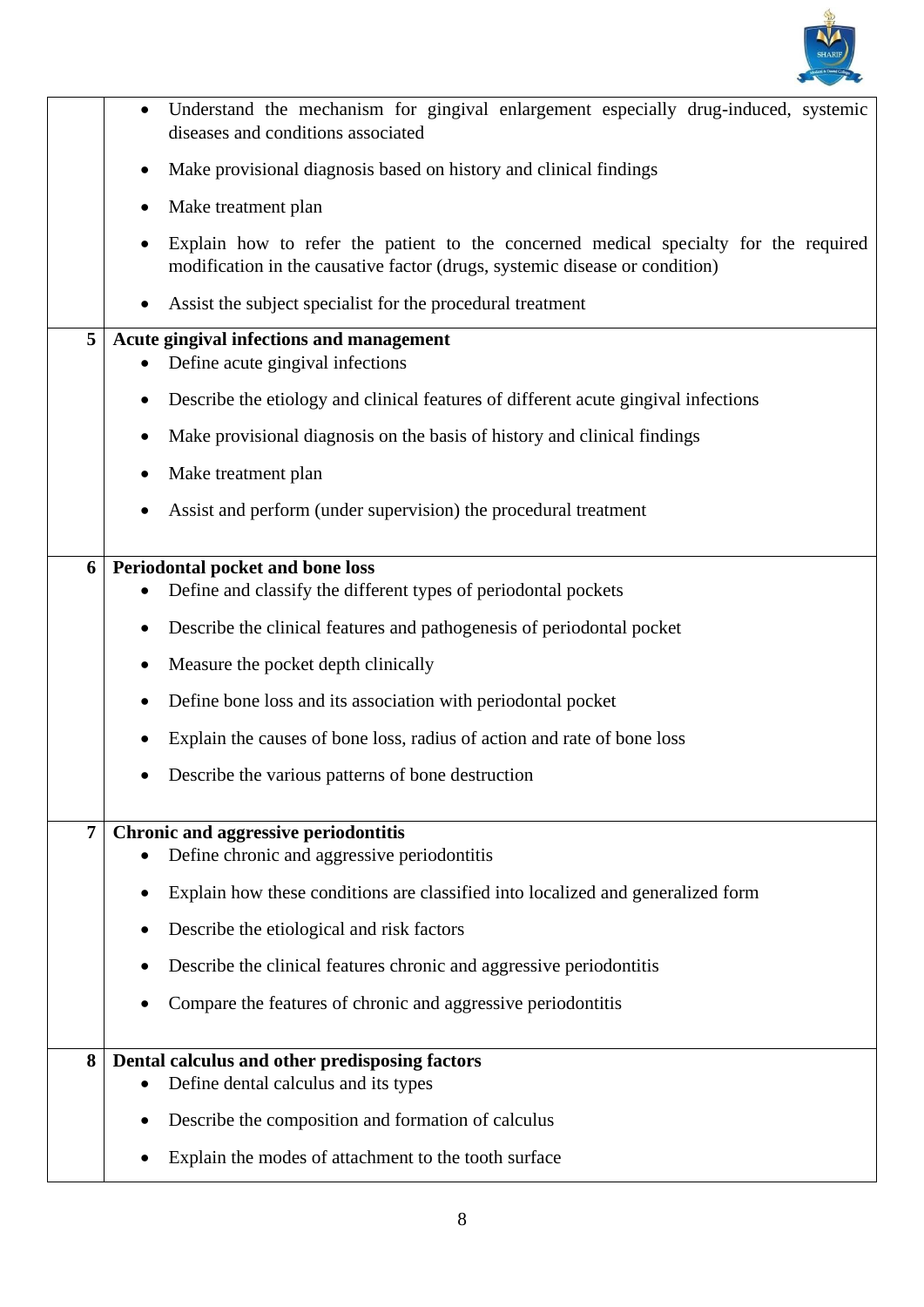

|    | Elucidate the etiological significance of dental calculus                                                                                |
|----|------------------------------------------------------------------------------------------------------------------------------------------|
|    | List the other predisposing factors                                                                                                      |
|    | Describe their role as predisposing factors                                                                                              |
| 9  | Dental plaque and periodontal microbiology<br>Define and differentiate between dental plaque, dental pellicle, material alba and biofilm |
|    | Describe the composition and types of dental plaque                                                                                      |
|    | Explain the phases of plaque formation                                                                                                   |
|    | Describe the factors affecting plaque formation                                                                                          |
|    | Describe specific and non-specific plaque hypothesis                                                                                     |
|    | List the pathogens responsible for periodontal diseases                                                                                  |
|    | Explain the bacterial transition from healthy to diseased periodontium                                                                   |
| 10 | <b>Smoking and periodontal disease</b><br>Explain the effects of smoking on the prevalence and severity of periodontal diseases          |
|    | Describe the effects of smoking on the etiology and pathogenesis of periodontal diseases                                                 |
|    | Express the effects of smoking on response to periodontal therapy                                                                        |
|    | Describe the effects of smoking cessation on periodontal treatment outcome                                                               |
|    |                                                                                                                                          |
|    | Influence of systemic conditions on the periodontium                                                                                     |
| 11 | Enumerate the systemic conditions affecting the periodontium                                                                             |
|    | Explain the association and periodontal manifestations due to endocrine conditions                                                       |
|    | Describe the mechanism and effects of hematologic disorders on the periodontium                                                          |
|    | Express the systemic genetic disorders affecting the periodontium                                                                        |
| 12 | Impact of periodontal infection on systemic health<br>Explain the focal infection theory                                                 |
|    | Enumerate all the systemic conditions affected by periodontal problems                                                                   |
|    | association of periodontal infections with the<br>Describe<br>the<br>coronary<br>heart<br>disease/atherosclerosis                        |
|    | Explain the association between periodontal problems and stroke                                                                          |
|    | Describe the effects of periodontal problems on glycemic control in the diabetic patients                                                |
|    | Elucidate the link between periodontal infection and pregnancy outcomes                                                                  |
| 13 | Oral malodor                                                                                                                             |
|    |                                                                                                                                          |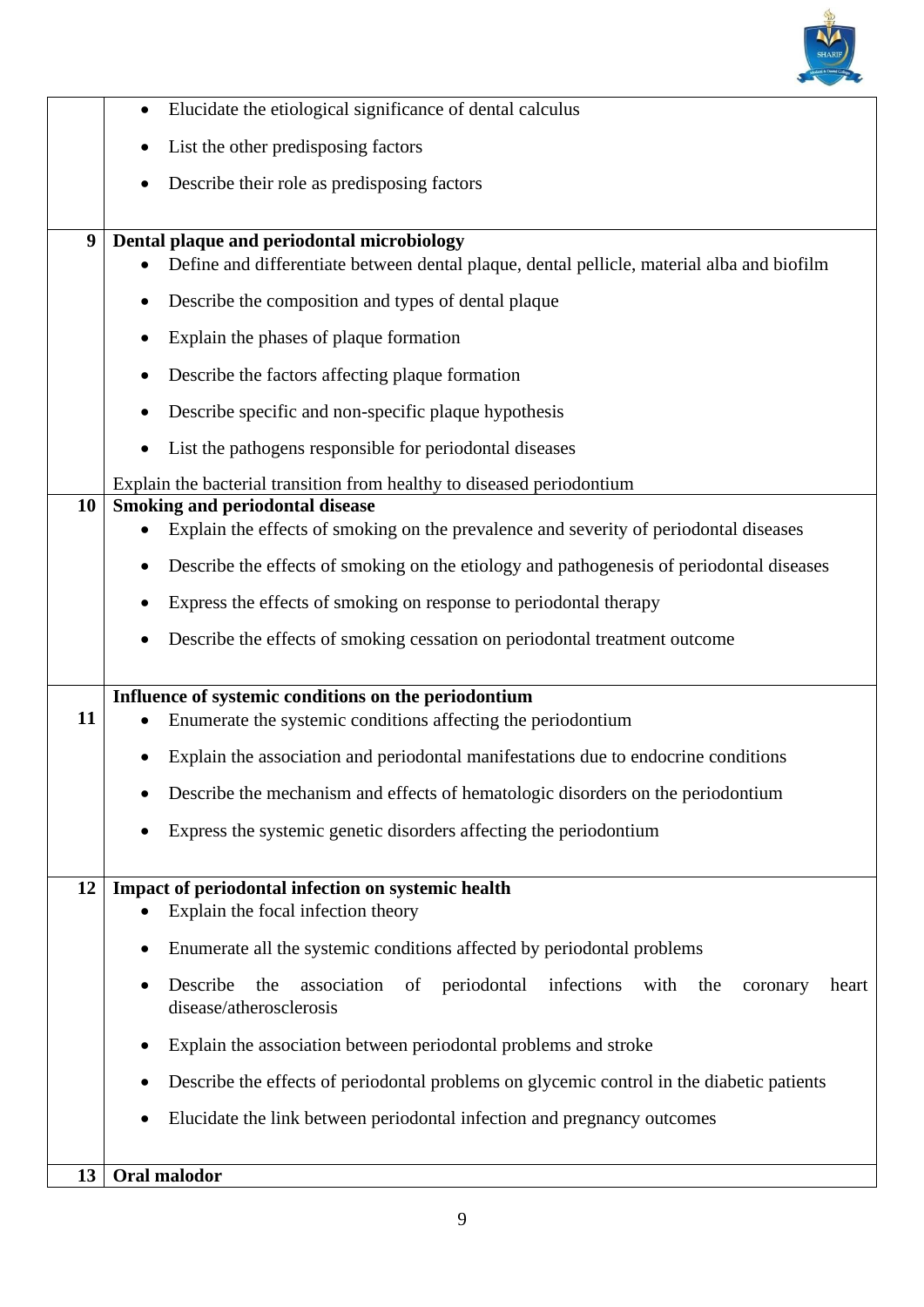

|    | Define and Classify the halitosis<br>$\bullet$                                                                                                                                 |
|----|--------------------------------------------------------------------------------------------------------------------------------------------------------------------------------|
|    | List the etiological factors of halitosis<br>$\bullet$                                                                                                                         |
|    | Diagnose the cause of oral malodor on the basis of history and oral examination<br>٠                                                                                           |
|    | Treat the oral causes of oral malodor                                                                                                                                          |
|    | Refer the patient of halitosis due to extra-oral causes to the concerned medical specialist<br>٠                                                                               |
| 14 | Clinical and radiographic diagnosis of periodontal disease                                                                                                                     |
|    | Describe the significance of medical and dental history for making a diagnosis                                                                                                 |
|    | Perform the oral, dental and periodontal examination<br>٠                                                                                                                      |
|    | Describe and demonstrate the methods to check bleeding on probing, pocket depth<br>measurement, tooth mobility, plaque detection, gingival recession and furcation involvement |
|    | Identify the other clinical features of gingivitis and periodontitis<br>$\bullet$                                                                                              |
|    | Advise the different radiograph according to their significance                                                                                                                |
|    | Explain the different component of periodontium on the radiograph                                                                                                              |
|    | Identify the bone loss and pattern (where possible) of bone loss on the radiograph<br>٠                                                                                        |
| 15 | Prognosis and treatment plan                                                                                                                                                   |
|    | Define and classify the types of prognosis                                                                                                                                     |
|    | Describe the factors in determination of prognosis                                                                                                                             |
|    | Explain the relationship between diagnosis and prognosis                                                                                                                       |
|    | Make treatment plan according to the diagnosis and prognosis                                                                                                                   |
|    | Explain the treatment plan to the patient                                                                                                                                      |
|    | Identify the cases to be treated by the specialists only                                                                                                                       |
| 16 | Phase I periodontal therapy (Nonsurgical therapy)                                                                                                                              |
|    | Define phase I periodontal therapy                                                                                                                                             |
|    | Enumerate the different mechanical and chemical means for plaque control                                                                                                       |
|    | Describe the types of toothbrushes and tooth brushing techniques                                                                                                               |
|    | Explain the types and indications of interdental cleaning devices                                                                                                              |
|    | Describe the chlorhexidine as oral rinses                                                                                                                                      |
|    | Instruct about different means of patient education and motivation                                                                                                             |
|    | Classify nonsurgical periodontal instruments, their parts and usage                                                                                                            |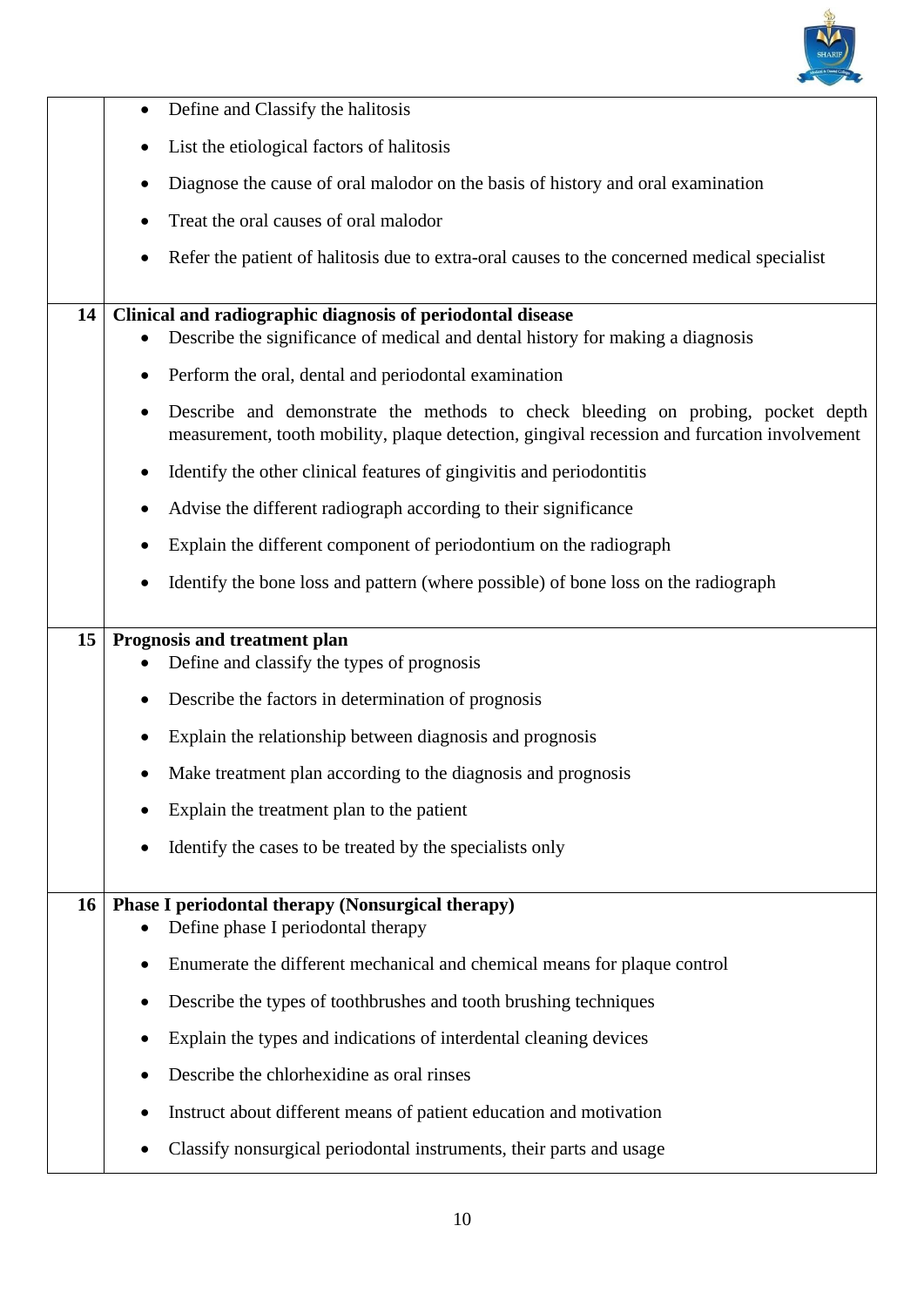

|    | Explain the general principles of periodontal instrumentation                                                                                                                |
|----|------------------------------------------------------------------------------------------------------------------------------------------------------------------------------|
|    | Compare the universal and area specific instruments                                                                                                                          |
|    | Demonstrate the chair side manners like positioning of patient and operator, accessibility,<br>visibility, illumination, retraction, instrument stabilization and activation |
|    | Define and rationale for scaling and root planing<br>٠                                                                                                                       |
|    | Perform scaling, polishing and root planing independently<br>٠                                                                                                               |
|    | Describe the mechanism of action and types of power scalers<br>٠                                                                                                             |
|    | Explain the factors affecting the efficiency of power scalers<br>٠                                                                                                           |
|    | Demonstrate the principles of power scalars application<br>٠                                                                                                                 |
|    | Describe the role of water in power scalars<br>٠                                                                                                                             |
|    | Compare the advantages and disadvantages of manual scalars verses power scalars                                                                                              |
|    | Explain the special considerations, limitations and contraindications of power scalars                                                                                       |
|    | Prescribe the different antibiotics and their dosage                                                                                                                         |
|    | Describe the different local drug delivery systems used for periodontal problems                                                                                             |
| 17 | Phase II periodontal therapy (Surgical therapy)<br>Define and objective of phase II periodontal therapy                                                                      |
|    | Compare the pocket elimination verses pocket maintenance                                                                                                                     |
|    | Describe the methods for pocket therapy                                                                                                                                      |
|    | Demonstrate the usage of periodontal dressing with its indication and benefits                                                                                               |
|    | Identify the different surgical instruments and know their usage                                                                                                             |
|    | Perform curettage independently with the knowledge of its rationale, indications, procedure<br>and healing after curettage                                                   |
|    | Define Gingivectomy and Gingivoplasty                                                                                                                                        |
|    | Describe the indications, contraindications, types, and steps for Gingivectomy and<br>Gingivoplasty                                                                          |
|    | Perform Gingivectomy and Gingivoplasty under supervision                                                                                                                     |
|    | Define and classify periodontal flaps                                                                                                                                        |
|    | Explain the design and main consideration for flap design                                                                                                                    |
|    | Express the different types of incisions                                                                                                                                     |
|    | Assist the specialists for flap surgeries                                                                                                                                    |
|    | Describe different suturing techniques and materials                                                                                                                         |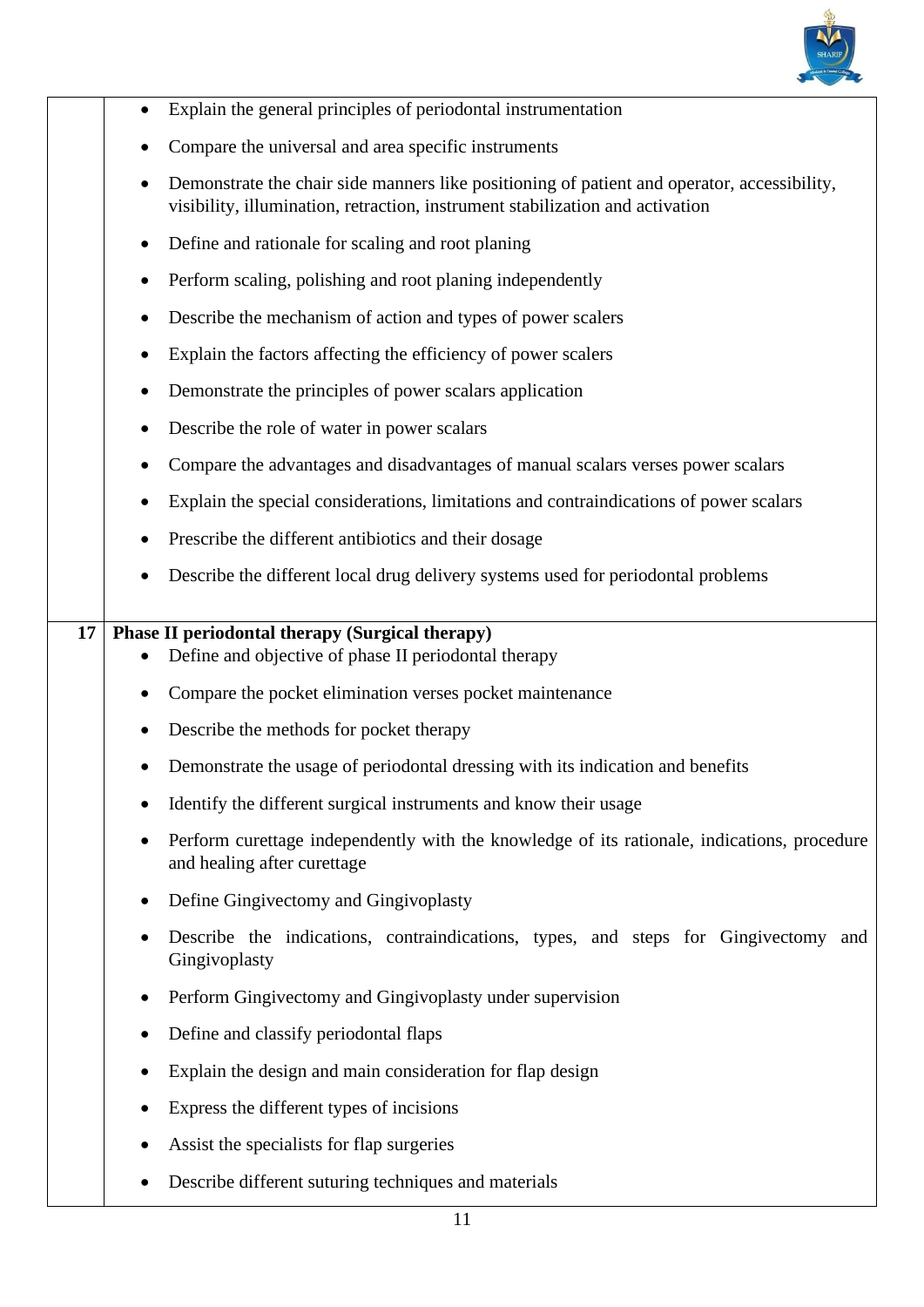

|    | Perform conventional suturing techniques under supervision<br>$\bullet$                                                                                                                                                                                                                                                                                                                                                           |
|----|-----------------------------------------------------------------------------------------------------------------------------------------------------------------------------------------------------------------------------------------------------------------------------------------------------------------------------------------------------------------------------------------------------------------------------------|
|    | Define and briefly explain the resective and reconstructive periodontal surgeries                                                                                                                                                                                                                                                                                                                                                 |
|    | Enumerate the benefits, indications and contraindications of these surgeries                                                                                                                                                                                                                                                                                                                                                      |
|    | Assist the specialists for these surgeries                                                                                                                                                                                                                                                                                                                                                                                        |
|    |                                                                                                                                                                                                                                                                                                                                                                                                                                   |
| 18 | <b>Furcation involvement</b><br>Define furcation involvement                                                                                                                                                                                                                                                                                                                                                                      |
|    | Diagnose and classify furcation defects                                                                                                                                                                                                                                                                                                                                                                                           |
|    | Explain the factors affecting the furcation involvement<br>٠                                                                                                                                                                                                                                                                                                                                                                      |
|    | Describe the different grades of furcation defects                                                                                                                                                                                                                                                                                                                                                                                |
|    |                                                                                                                                                                                                                                                                                                                                                                                                                                   |
|    | Make treatment plan for different grades of furcation defects                                                                                                                                                                                                                                                                                                                                                                     |
|    | Instruct the patients for the maintenance of furcation areas                                                                                                                                                                                                                                                                                                                                                                      |
|    | Assist the specialist for the surgical management of furcation defects                                                                                                                                                                                                                                                                                                                                                            |
| 19 | Periodontal-endodontic lesions<br>Define and classify periodontal-endodontic lesions<br>Describe the biologic effects of pulpal infection on periodontium and effects of periodontal<br>infection on dental pulp<br>List the communication pathways between pulpal and periodontal tissues<br>Differentiate between pulpal and periodontal infections<br>Enumerate the treatment consideration for periodontal-endodontic lesions |
| 20 | <b>Basics of Implantology</b><br>Define dental implants<br>Enumerate the major types of implants procedural phases<br>٠<br>Have basic idea about osteotomy, implant placement and its prosthetic component<br>Describe the basics of primary and secondary stability<br>List the main anatomical structures affecting the implant placement                                                                                       |
|    |                                                                                                                                                                                                                                                                                                                                                                                                                                   |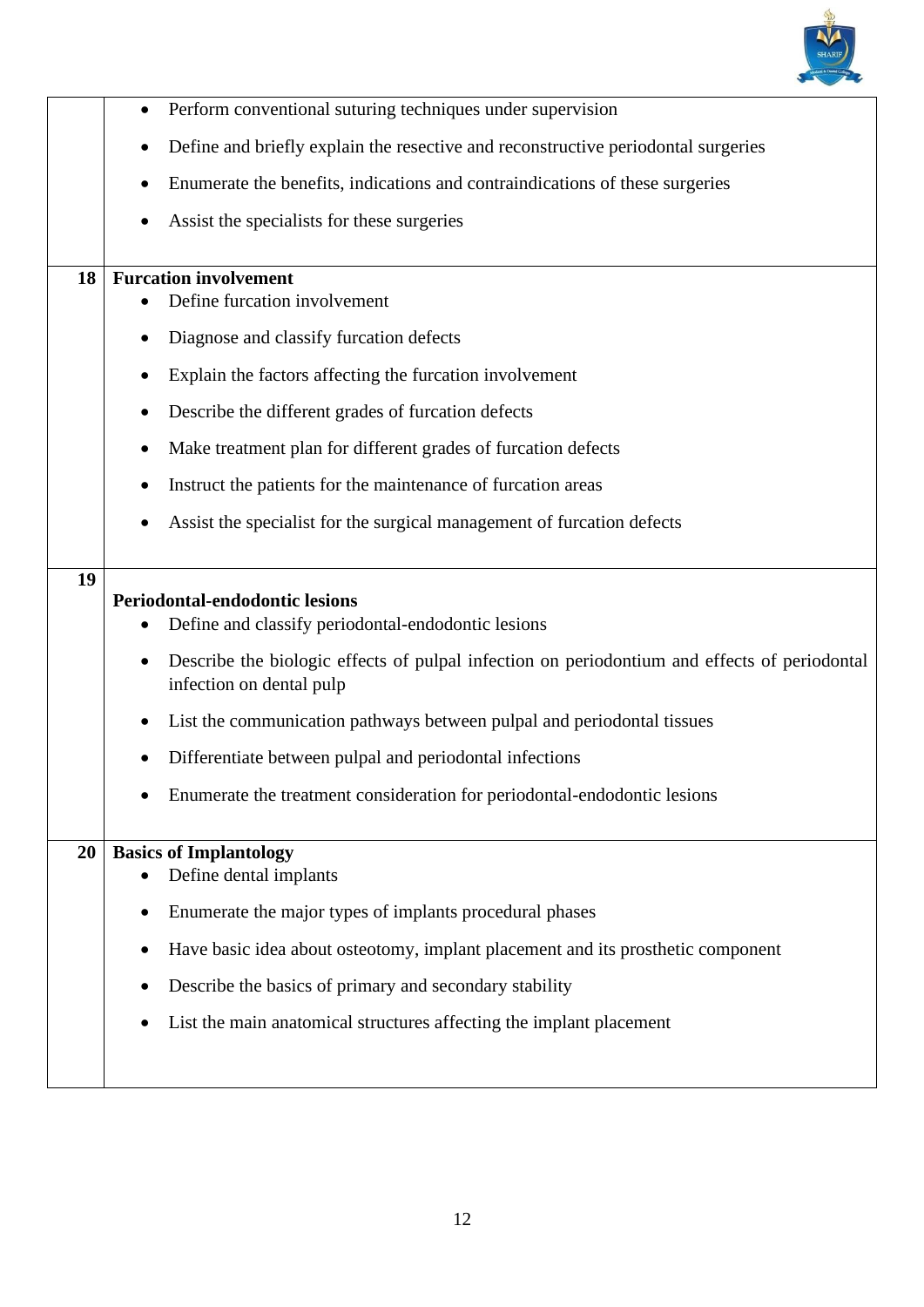

#### **3 RD YEAR BDS CLINICAL & DEMONSTRATIONS SESSION 2020 -**

**2021**

|                                             |                                  | <b>Positioning</b>      |
|---------------------------------------------|----------------------------------|-------------------------|
| Chair position                              |                                  |                         |
| Patient position                            |                                  |                         |
| Doctor's position                           |                                  |                         |
|                                             |                                  | <b>History</b>          |
|                                             |                                  | <b>Oral examination</b> |
| <b>PPD</b>                                  |                                  |                         |
| PAL                                         |                                  |                         |
| <b>GR</b>                                   |                                  |                         |
| <b>BOP</b>                                  |                                  |                         |
| Tooth mobility                              |                                  |                         |
|                                             | <b>Furcation Involvement</b>     |                         |
| Periodontal abscess<br>٠                    |                                  |                         |
|                                             | <b>Gingival Enlargement</b>      |                         |
|                                             |                                  | <b>Instruments</b>      |
| Name                                        |                                  |                         |
| Uses/Indications                            |                                  |                         |
| Arrangement                                 |                                  |                         |
| Application<br>$\bullet$                    |                                  |                         |
|                                             |                                  | <b>Diagnosis</b>        |
| $\bullet$                                   | Treatment planning and Treatment |                         |
| Scaling                                     |                                  |                         |
| Manual                                      |                                  |                         |
|                                             |                                  |                         |
| Ultrasonic                                  |                                  |                         |
|                                             |                                  |                         |
|                                             | Curettage and Root planing       | <b>Medication</b>       |
| Definitive                                  |                                  |                         |
|                                             |                                  |                         |
| Supportive<br>Hypersensitivity              |                                  |                         |
| ➤<br>Bleeding gums<br>$\blacktriangleright$ |                                  |                         |
| Halitosis<br>➤                              |                                  |                         |
| Staining<br>➤                               |                                  |                         |
| Pain<br>➤                                   |                                  |                         |
| Swollen gums<br>➤                           |                                  |                         |
| Food impaction<br>➤                         |                                  |                         |
|                                             |                                  | <b>Instructions</b>     |
| <b>Patient Consent</b>                      |                                  |                         |
| OHI                                         |                                  |                         |
|                                             | Tooth brushing techniques        |                         |
| <b>Patient Motivation</b><br>$\bullet$      |                                  |                         |
|                                             |                                  |                         |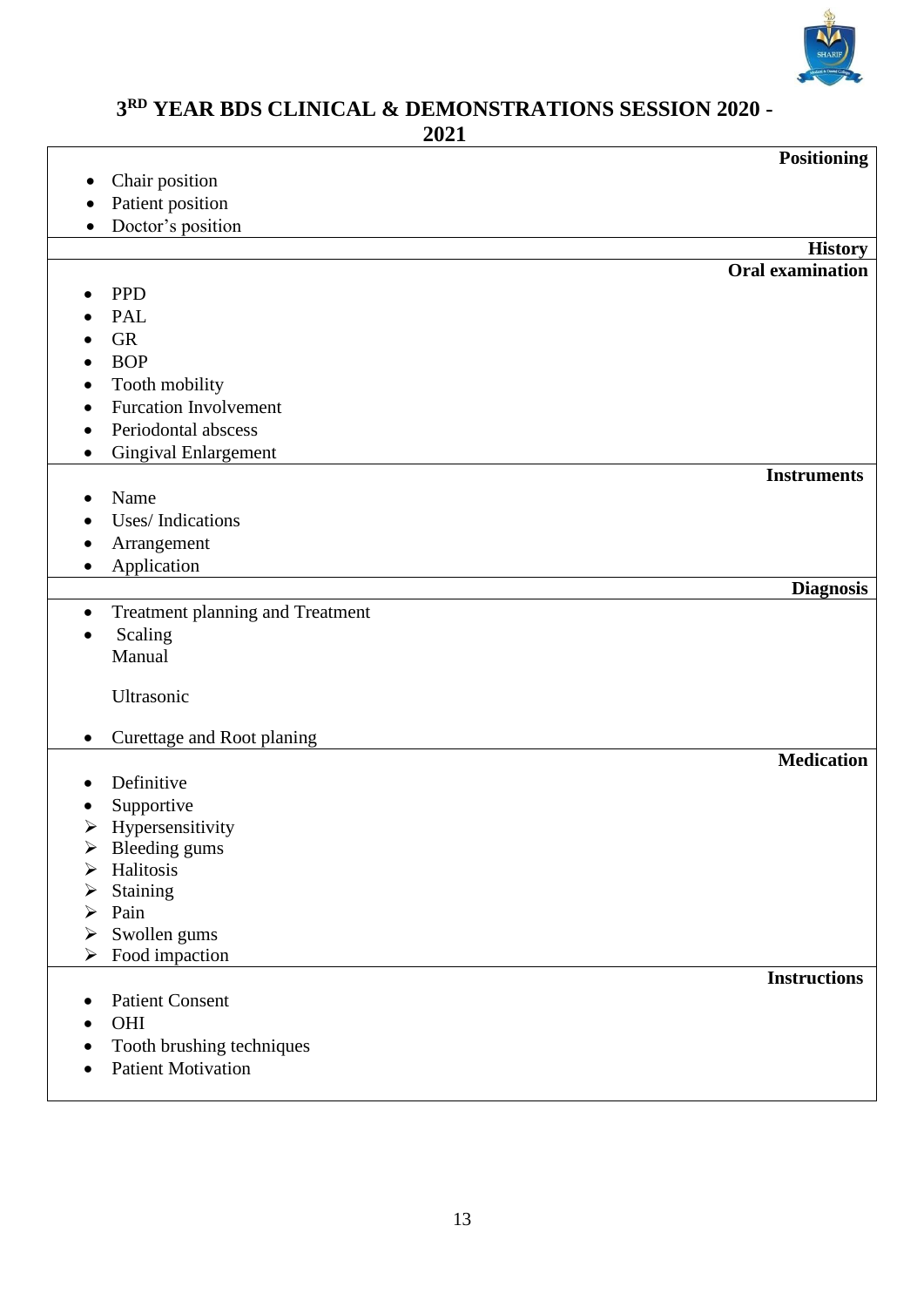

#### **ASSESSMENT PLAN DEPARTMENT OF PERIODONTOLOGY**

Following modes of assessment are planned for 3<sup>rd</sup> year BDS class in the subject of Periodontology. This plan has been designed keeping in view the university curriculum and hopefully will facilitate the students in preparing for  $3<sup>rd</sup>$  professional examinations in the subject.

#### **Chapter Tests:**

These will be conducted at the completion of every chapter. The test will comprise of MCQs and SEQs on the pattern of university examinations. A preparatory time of at least 10 days shall be given prior to these tests. Each test will be followed by viva voce, for which the class will be divided into smaller batches.

#### **Clinical Tests:**

A small test of 10 -15 minutes duration, comprising of clinical test of students will performed to check the confidence and the way students reach to patients.

#### **Term Tests:**

Two term tests shall be conducted in coordination with other subjects. This will comprise of theory, clinical and viva segments and a sizeable portion of the total course will be included in each of them.

#### **Pre-annual Exam:**

 This will be undertaken in coordination with other departments, exactly following the format of university professional examinations. It will comprise of MCQs, SEQs, and Viva voce.

#### **Internal Assessment:**

Internal assessment will be calculated on the basis of all these tests that will be conducted throughout the year.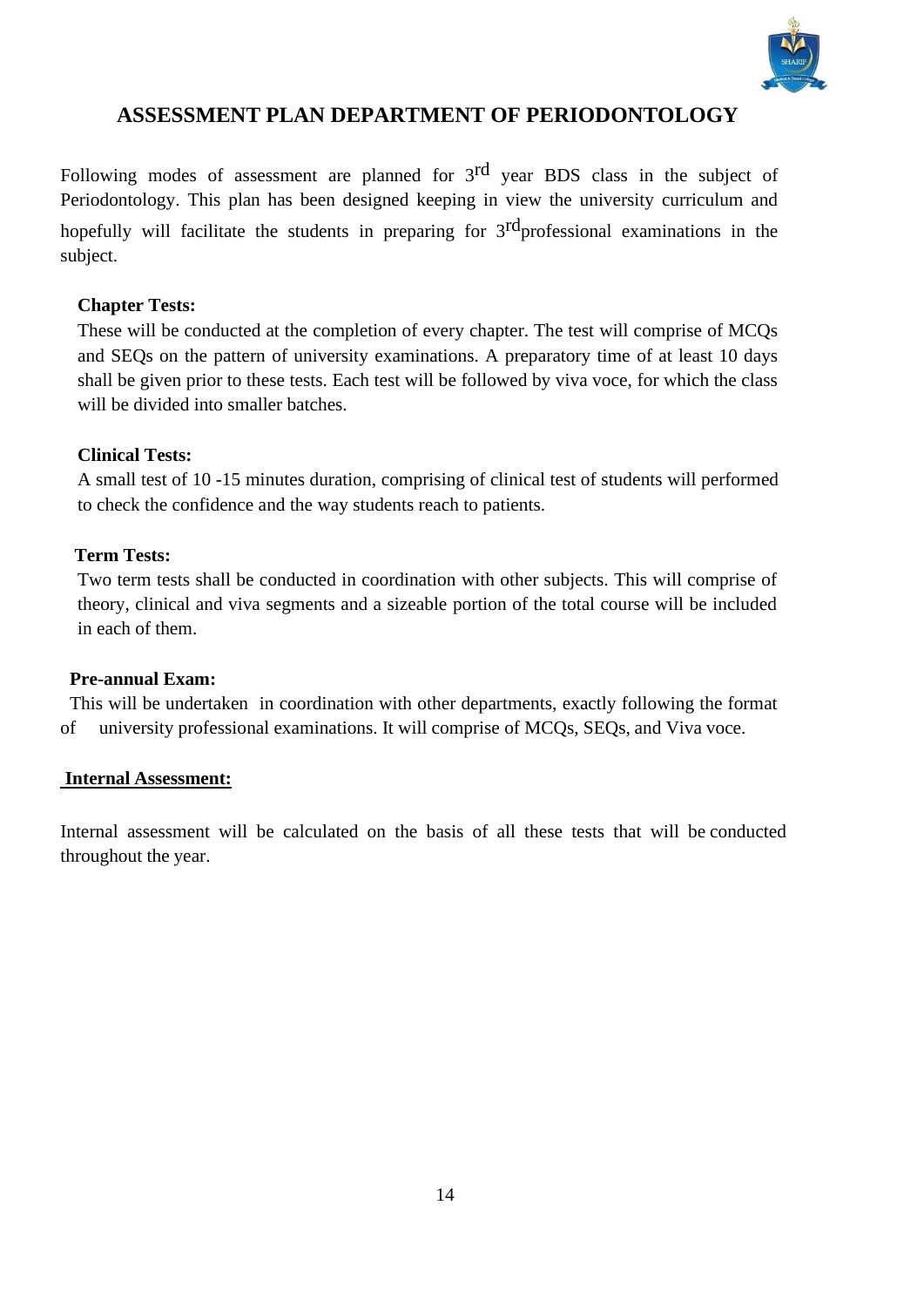

# **STAFF CONTACTS PERIODONTOLOGY DEPARTMENT SMDC, LAHORE**

| Sr. No | <b>Name</b>         | <b>Email Address</b>        |  |  |
|--------|---------------------|-----------------------------|--|--|
|        | Dr. Usman Rashid    | usmanrashid2012@hotmail.com |  |  |
| ◠      | Dr. Mehreen Ishtiaq | mehreenlone@gmail.com       |  |  |
| 3      | Dr. Shahab Rafiq    | shahabrafiq26@gmail.com     |  |  |